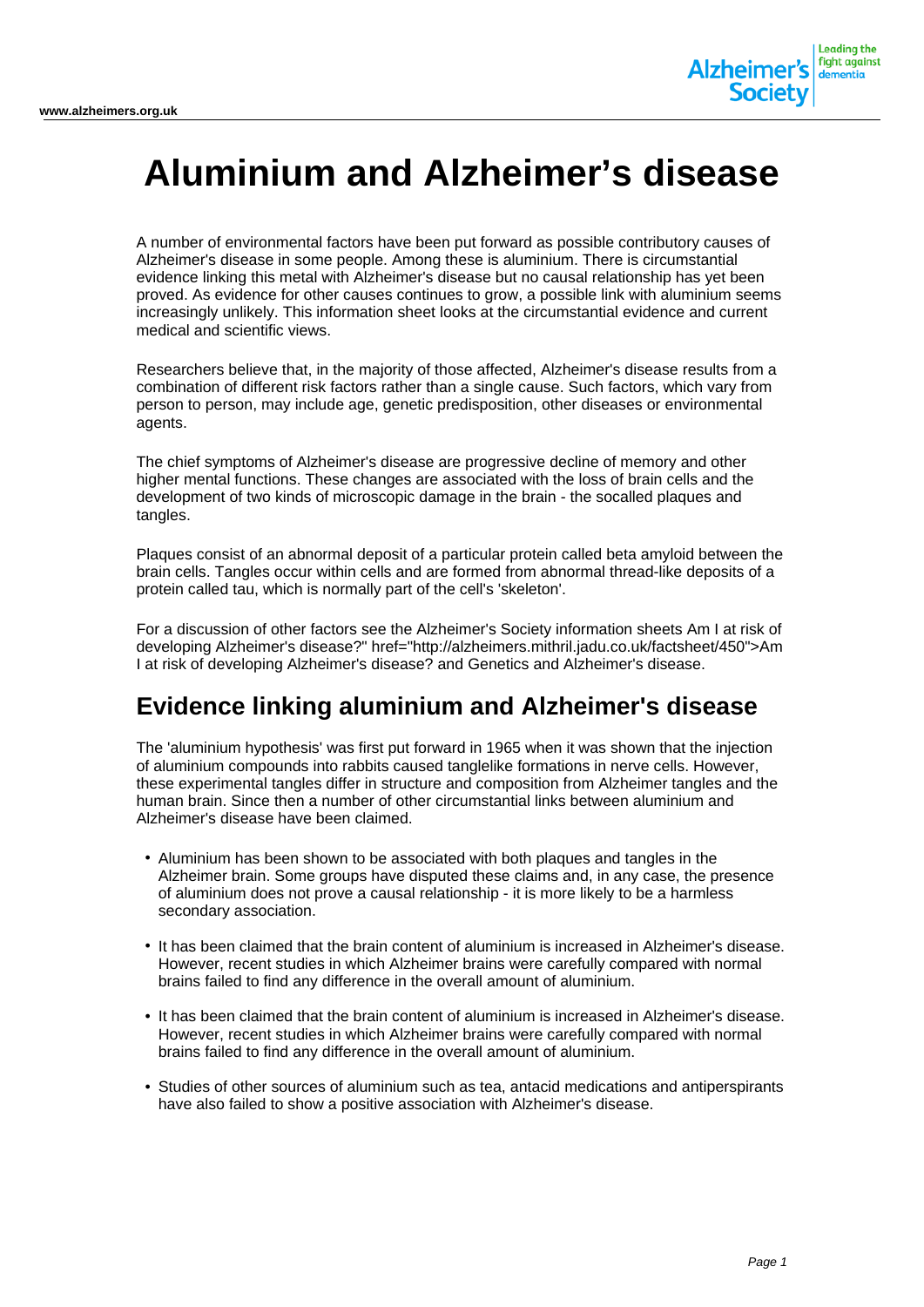

- People with kidney failure are unable to excrete aluminium and yet they frequently have to be treated with compounds that contain aluminium. Studies of the brains of such patients have shown that aluminium accumulates in nerve cells that are particularly vulnerable in Alzheimer's disease. However, even after years of high exposure to aluminium, patients with kidney failure do not develop dementia or the hallmark pathological changes of Alzheimer's disease.
- Treatment with desferrioxamine (DFO), a drug which binds aluminium and removes it from body tissues, has been reported to slow down the mental decline in patients with Alzheimer's disease. However, the effect is small, the drug has to be given by injection into muscle and it also has a major effect on iron stores in the body. Since there is evidence that iron is involved in age-related 'oxidative' damage to tissues, the effects of DFO may have nothing to do with aluminium.
- There have been many experimental studies on animals and on isolated cells showing that aluminium has toxic effects on the nervous system, but in almost all cases the doses of aluminium used were much higher than those occurring naturally in tissues.

## **Sources of aluminium**

The main sources of environmental aluminium are:

- Food many foods contain small amounts of aluminium.
- Packaging food may come into contact with aluminium through packaging or using aluminium foil or trays for freezing, storing or cooking. However, the amount of aluminium added to food in this way is usually negligible.
- Pans cooking in uncoated aluminium utensils can increase the amount of aluminium in certain foods such as fruits which are high in acid. Cooking foods in coated, non-stick or hard anodised aluminium pans adds virtually no aluminium to food.
- Medicines many antacids used for treating indigestion contain large amounts of aluminium compounds but normally little of the aluminium is absorbed.
- Water aluminium is naturally present in some water and, in addition, aluminium sulphate is widely used in the treatment of public water supplies. However, intake of aluminium from water is very small in comparison with other sources.
- Air some aluminium from the air may enter the lungs as dust but this form is highly insoluble and hardly any reaches the rest of the body.

Only a minute proportion of the aluminium we ingest from these various sources is absorbed by the body, and even this small fraction is usually excreted in the urine or harmlessly deposited in bone which acts as a 'sink' to remove aluminium. So effective are these mechanisms that it is estimated that the adult human body contains 30-50mg of aluminium far less than the amount in a single antacid tablet!

#### **The expert view on aluminium**

There have been numerous conferences on aluminium and health ever since the idea that the metal might be a risk factor for Alzheimer's disease was first proposed. The medical research community, international and government regulatory agencies and the aluminium industry all review the evidence at frequent intervals. The overwhelming medical and scientific opinion is that the findings outlined above do not convincingly demonstrate a causal relationship between aluminium and Alzheimer's disease, and that no useful medical or public health recommendations can be made, at least at present.